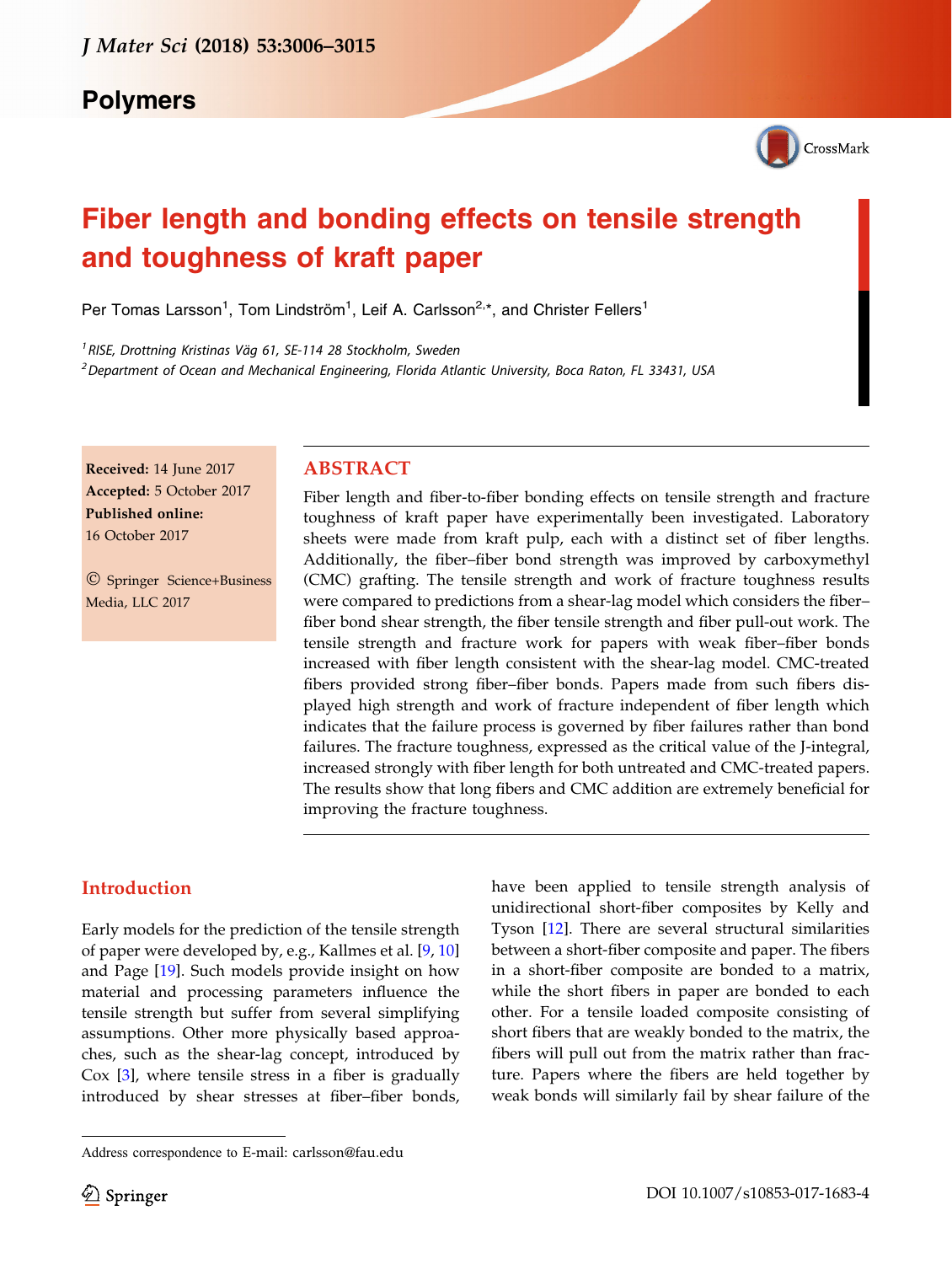bonds if the fibers are strong. These similarities were recognized by Shallhorn and Karnis [\[29](#page-9-0)] and de Ruvo et al. [[4\]](#page-8-0) and formally incorporated in an analysis of the tensile strength of paper by Carlsson and Lindstrom [[2\]](#page-8-0). Predictions from this model were in good agreement with previously published experimental results by Ingmanson and Thode [[8\]](#page-8-0) and Watson and Dadswell [[37\]](#page-9-0).

A central concept in the shear-lag theory is the critical fiber length,  $l_c$ , i.e., the minimum fiber length required to transition of the failure process from fiber pull-out to fiber fracture which benefits strength of the material if the fibers are strong. Papers with strong bonds have small values of  $l_c$ , which implies that long fibers are not required to obtain strong papers. This model predicts that the strength of paper increases with fiber length, with a rate depending on the bond strength; see Carlsson and Lindstrom [[2\]](#page-8-0).

Chemical additives (dry strength agents) are used in papermaking to increase bond strength and improve printability, etc., see, e.g., [[5,](#page-8-0) [16](#page-9-0), [17\]](#page-9-0). Several chemicals improve the shear strength of fiber–fiber bonds as well as increasing the relative bonded area (RBA). Surface carboxymethylation (CMC) is a method developed by Laine et al. [[14,](#page-9-0) [15](#page-9-0)] to improve fiber–fiber bond strength. CMC addition also helps to disperse the fibers [\[35](#page-9-0), [36](#page-9-0)]. Fiber flocculation problems are known to deteriorate with increasing fiber length, but in the current experiments with CMCgrafted fibers the formation was maintained.

In this paper, a systematic study on the effects of fiber length and fiber-to-fiber bonding on the tensile strength and fracture toughness of paper is presented. We prepared a set of papers from fibers of specific lengths and varied the fiber–fiber bond strength by addition of CMC. The papers were tested under in-plane tension to examine the influences of fiber length and bonding on stiffness and strength. In addition, in-plane fracture testing was conducted.

### Fracture toughness of paper

While the mechanism of tensile failure of paper is fairly well understood (see above), the strength of paper containing a sharp crack, as shown in Fig. 1, is less understood in terms of fiber and bond properties of paper. Extension of a crack in a paper network is obstructed by a tortuous path due to the heterogeneous structure of the material. Crack propagation



Figure 1 Crack propagation in paper.

involves fiber pull-out and fiber fractures in a narrow zone several mm in diameter close to the crack tip, Niskanen et al. [[18\]](#page-9-0). Plastic yielding of the material near the crack tip is also occurring [\[38](#page-9-0)]. Such mechanisms require nonlinear fracture mechanics models. The J-integral proposed by Rice [[23\]](#page-9-0) has emerged as a method to incorporate nonlinear crack tip elastic– plastic stress and strain fields in the fracture mechanics analysis. The resistance of the material to crack propagation  $(J_c)$  is called fracture toughness. A major reason for the popularity of the J-integral method is that it is readily calculated from the global load–displacement record of a cracked specimen. This method was for applied to fracture of paper by, e.g., Uesaka [[34\]](#page-9-0), Steadman and Fellers [[31\]](#page-9-0), Westerlind et al. [\[39](#page-9-0)], and Wellmar et al. [\[38](#page-9-0)].

With respect to fracture toughness as measured by  $J_{\rm c}$ , mechanisms such as damage formation, e.g., fiber pull-out, and plastic yielding contribute to nonlinear behavior of the material near the crack tip and are known to substantially increase the fracture toughness. In fact, for ductile materials, the plastic strain work accompanying crack extension largely dominates the fracture resistance [\[6](#page-8-0)].

The influences of fiber length and fiber–fiber bond strength on fracture toughness measured by the J-integral require further study. Fracture toughness, characterized by the work of fracture of an uncracked short-fiber composite, was approached by an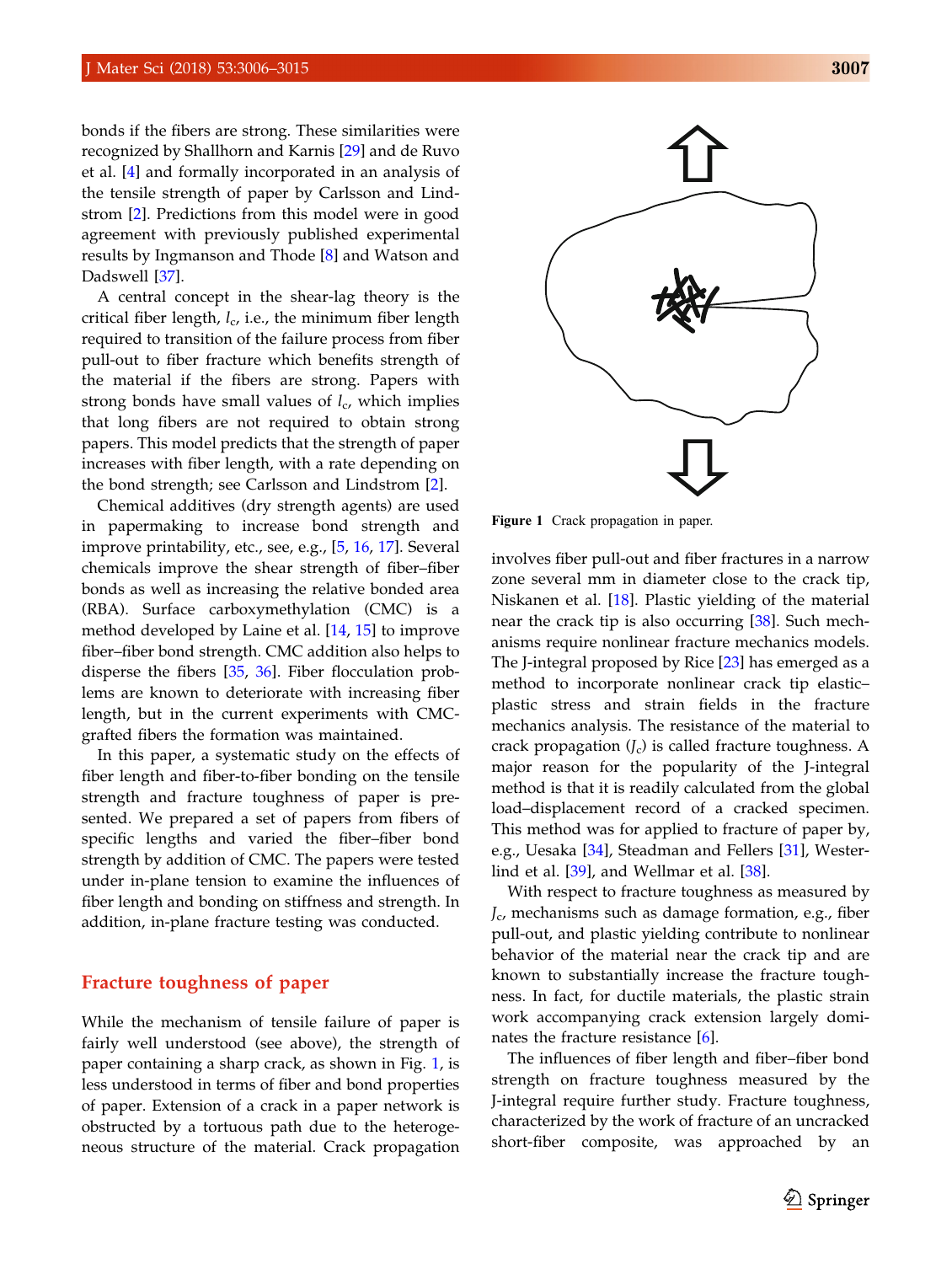extension of the shear-lag model by Kelly [\[13](#page-8-0)]. The work of fracture is a measure of the energy required to fully separate an uncracked specimen, which is different from the fracture toughness,  $J_{\rm cr}$  which measures the resistance to propagate a sharp crack. Kelly [[13\]](#page-8-0) assumed that the work done in separating a specimen in two parts is consumed by frictional sliding at the fiber/matrix interface (after bond breakage). It was assumed that breakage of fibers consumed negligible work compared to the pull-out work. Shallhorn and Karnis [\[30](#page-9-0)] calculated "tear strength'' (fracture work) of paper based on similar assumptions. Analysis of the influence of fiber length predicts that the work of fracture increases with fiber length from zero at zero fiber length until a sharp maximum is reached when the fiber length equals the critical length.

### Materials and test procedures

#### Materials

A stem of a 70–80-year-old spruce tree was chopped about two meters above the ground, from which a 1-m-long log was cut. The round log was then trimmed to achieve a  $20 \times 20$  (cm)  $\times$  1 m piece which was then cut into four axially oriented bars of length 1 m with a  $5 \times 5$  (cm) cross section. To achieve desired fiber lengths, chips were cut transverse to the length axis of the bars (perpendicular to the fiber direction). The length of spruce fibers ranges from 1.7 to 3.7 mm with an average of 2.9 mm [\[7](#page-8-0)]. Hence, in order to extract intact fibers the chip thickness should exceed 3.7 mm. Chips of thicknesses 1, 2, 3, 4 and 5 mm were cut from the bars. In addition, a set of chips with different thicknesses (2–8 mm) was prepared. This reference consists of fibers with lengths between 1 and 5 mm and should be representative for ordinary paper. Each set of chips was laboratorycooked by conventional kraft cooking (the charge was 19% effective alkali and 35% sulfidity, and the H-factor was 1900) followed by a DEDED ECF bleaching sequence. For details on pulp preparation, see Biermann [[1\]](#page-8-0). Kappa number and yield were determined for the various fiber length fractions. The Kappa number was determined as the average from two samples. The yield was based on the entire batch. The Kappa number varied slightly, from 23.7 to 27.5, and the yield varied from 49.7 to 52.0%. Hence, the

consistent cooking and bleaching operations of the chips produced fibers with uniform chemical composition. Brightness and viscosity of the pulps were determined based on average from two samples. ISO brightness varied in a small range, 89.3–90.6%, and viscosity varied from 1080 to 1150 ml/g. The fiber length and the shape factor were measured with STFI FiberMaster [\[11](#page-8-0)]. The shape factor is defined as the ratio between end-to-end distance, d, of a fiber and the actual fiber length,  $l_f$ . This ratio is a number between 0 and 1, where the ratio is equal to 1.0 for a perfectly straight fiber.

### Pulp preparation

Pulps were prepared from the various fiber length fractions with 0, 20 and 40 mg/g added CMC. The grafted amounts of CMC determined from conductometric titrations are given in Table [1](#page-3-0). Adsorption was close to 20 mg/g for the dosage level of 20 mg/g and in the range of 27–40 mg/g for the 40 mg/g dosage level. The reason for the lower adsorption efficiency for the 40 mg/g dosage level is not known, but as will be shown, the less than ideal adsorption efficiency does not influence the stiffness and strength properties of the papers examined here. Reference to the different CMC treatments will be in terms of their CMC dosage levels, i.e., 0, 20 and  $40 \frac{\text{mg}}{\text{g}}$ .

In order to set the pulp in its sodium counter-ion form, the pulp was immersed in 0.01 M HCl and the pH was adjusted to 2. The pulp was then soaked for 30 min and thereafter filtered and rinsed with deionized water. After this first washing stage, the pulp was transferred to its sodium counter-ion form by soaking it in  $10^{-3}$  M NaHCO<sub>3</sub> at pH of 9, for 30 min. Thereafter, the pulp was filtered and repeatedly rinsed with deionized water until the conductivity of the filtrate was below  $5 \mu S/cm$ .

The pulp was subsequently diluted to a consistency of 2.5% and was then heated to 120  $\degree$ C for 2 h in a pressurized vessel at 1490 mm Hg. The added heat is catalyzing the attachment reaction of CMC onto the pulp fibers. Washing with deionized water followed this until the conductivity of the filtrate was below  $5 \mu$ S/cm. Finally, the pulp was transferred to its hydrogen form, followed by a 2-h leaching of the pulp into its sodium form in order to remove excess CMC, not attached to the fibers.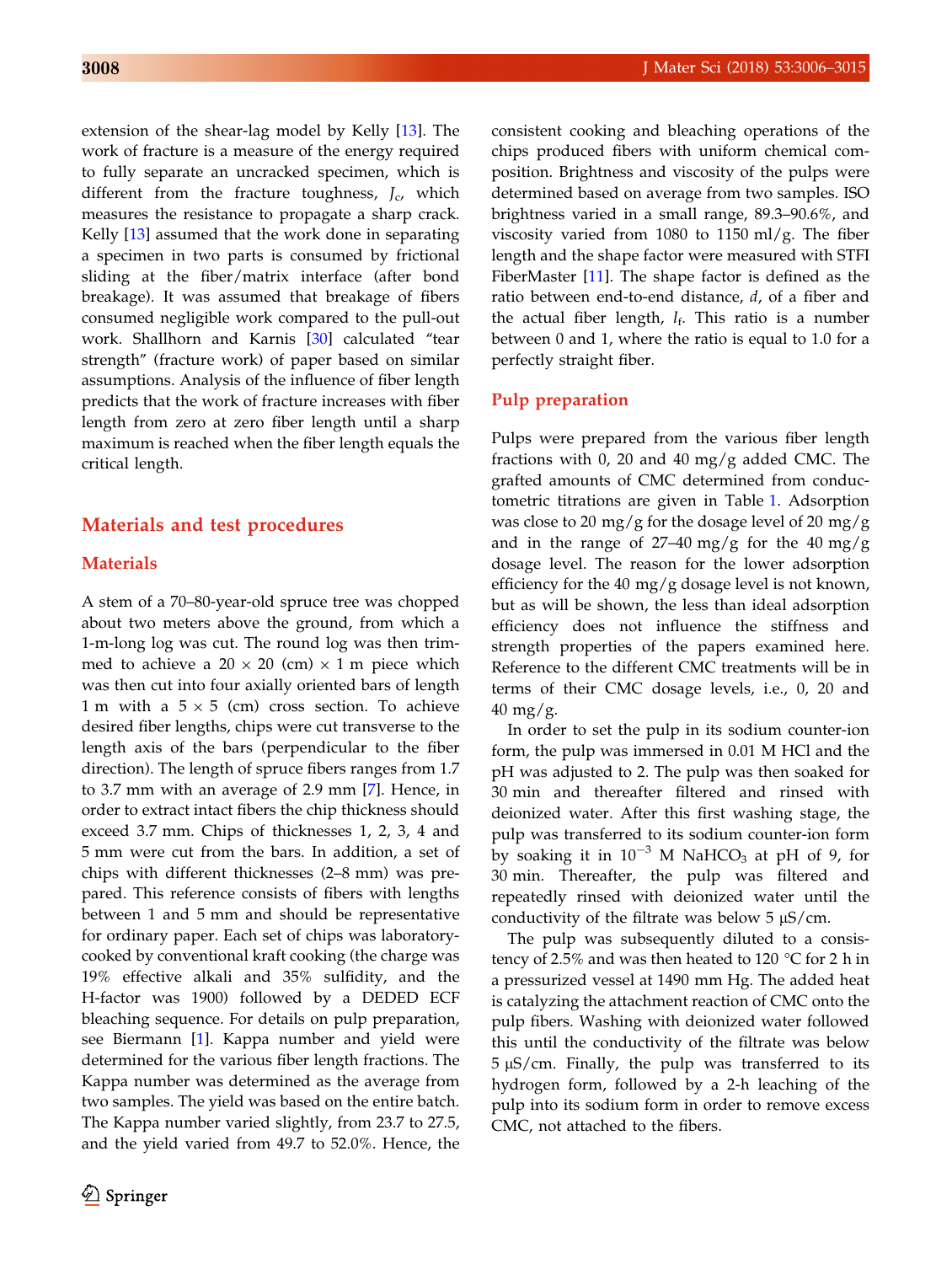| <b>Table 1</b> Grafted amount of<br>CMC | Chip thickness, mm | CMC dosage, mg/g | Grafted amount of CMC, mg/g |
|-----------------------------------------|--------------------|------------------|-----------------------------|
|                                         |                    | 20               | 20                          |
|                                         |                    | 40               | 27                          |
|                                         | 2                  | 20               | 20                          |
|                                         |                    | 40               | 33.8                        |
|                                         | 3                  | 20               | 18.6                        |
|                                         |                    | 40               | 30.2                        |
|                                         | 4                  | 20               | 20                          |
|                                         |                    | 40               | 38                          |
|                                         | 5                  | 20               | 20                          |
|                                         |                    | 40               | 40                          |
|                                         | 2–8 (Reference)    | 20               | 20                          |
|                                         |                    | 40               | 40                          |

# <span id="page-3-0"></span>Table 1 Grafted amount of

### Sheet forming

Isotropic sheets were formed from each set of pulp in a Finnish sheet former according to the SCAN-CM 64:00 [[25\]](#page-9-0). Sheets of grammage 80  $g/m^2$  were manufactured for the in-plane tensile and fracture tests and 120  $g/m^2$  for the Z-direction tensile test. Wet pressing was performed in two ways: (1) low wet pressing—3.4 bar for 5 min, and (2) high wet pressing—a pressure of 3.4 bar was applied for 5 min, but after the first pressing the blotter papers were changed, and pressing was done once more the same way. After wet pressing, the sheets were inserted between drying plates and dried between dry blotters in a conditioning cabinet. The sheets were restrained from shrinkage by adhesion to the drying plates.

### Tensile and fracture testing

Z-direction tensile strength was evaluated according to SCAN-P80:98, [\[26](#page-9-0)]. This test measures the throughthickness tensile strength of paper, defined as the failure load divided by the cross-sectional area. This test subjects fiber–fiber bonds to tension and provides an indication of the fiber–fiber adhesion. The test specimen is in the form of a circular sheet of paper which is adhesively bonded to metal platens, and the specimen is loaded in tension until it fails. It was necessary to improve the adhesive bond strength for testing of the strong CMC-treated papers. We replaced the double adhesive tape proposed in the standard by a strong heat-sensitive photo-mounting tissue; see Panek et al. [\[22](#page-9-0)]. The adhesive bonds between the metal blocks and the paper were achieved by placing the adhesive layer/paper/grip assembly in an oven under pressure. After bonding, the assembly was conditioned at 23  $^{\circ}$ C and 50% RH for 12 h. Ten replicate specimens were tested for each fraction.

In-plane tensile testing was conducted according to SCAN-P67:93, [[27\]](#page-9-0). Specimens of 15 mm width were clamped between the grips of a tensile test machine and loaded to failure at a cross head rate of 1.7 mm/ s. Ten replicate specimens were tested for each fraction. The tensile strength is defined as the maximum force,  $F_{\text{ULT}}$ , divided by the cross-sectional area A, of the specimen,

$$
\sigma_T = \frac{F_{\text{ULT}}}{A} \tag{1}
$$

where  $A = bt$ , b being the width, and t the thickness of the paper specimens. The thickness of paper, however, is difficult to measure due to the soft nonuniform porous structure of the material; for this reason, the strength is divided with the density of the paper, SCAN-P88:01, [\[28](#page-9-0)]. The density is calculated from,

$$
\varrho = \frac{W}{t} \tag{2}
$$

where W is the areal weight (grammage) of the paper  $(kg/m<sup>2</sup>)$  and t is the thickness, also defined in SCAN-P88:01,  $[28]$  $[28]$ . By combining Eqs.  $(1)$  and  $(2)$ , we obtain the specific strength,

$$
\frac{\sigma_T}{\varrho} = \frac{F_{\text{ULT}}}{bW} \tag{3}
$$

It is observed that the specific strength calculation does not require determination of the sheet thickness. The specific strength is called "tensile index," with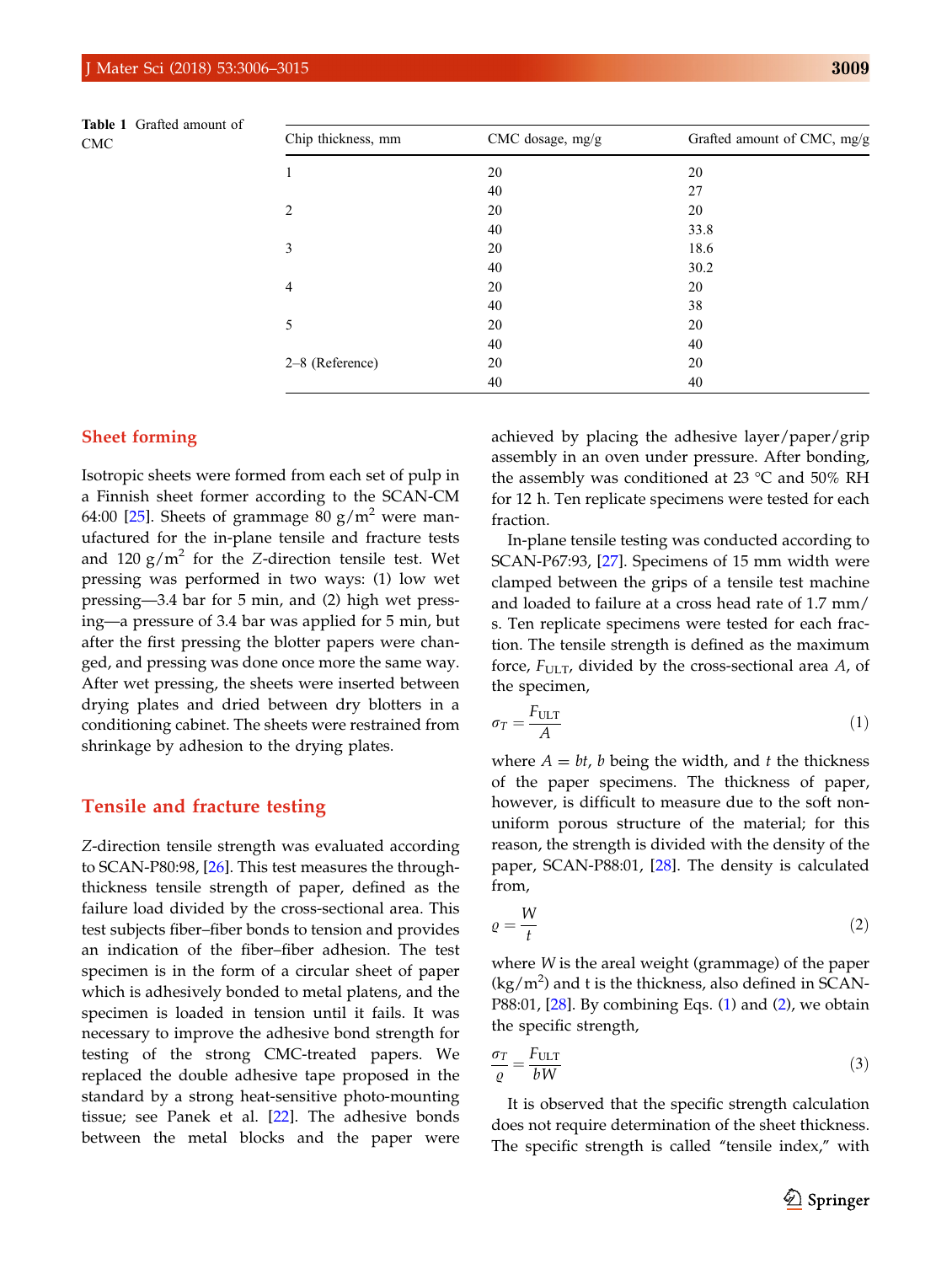units Nm/kg. In addition to measuring the tensile strength, specific elastic modulus  $(E/\varrho)$  and strain to failure  $(\varepsilon_T)$ , it is possible to determine the tensile energy absorption, which is the area, U, under the load–elongation curve (Nm). Similar to the tensile strength, a tensile energy absorption index with units Nm/kg or J/kg is obtained by first dividing U with the volume of the test specimen gage region  $(V = blt)$ , where  $l$  is the gage length, and then dividing the results by the sheet density,

$$
\frac{U}{V\varrho} = \frac{U}{blW} \tag{4}
$$

Here, U is the area under the load–displacement curve, V is the volume of the specimen under load,  $\rho$ is the density of the sheet,  $b$  is the specimen width,  $l$  is the gage length, and W is the grammage.

In-plane fracture mechanics testing was conducted according to SCAN P77:95, [\[29](#page-9-0)]. A rectangular test specimen with a central sharp notch of length 2a, as shown in Fig. 2, is loaded in tension until the specimen fails by crack propagation. The standard specifies a 50-mm-wide specimen with a 20-mm central notch. Twelve replicate fracture specimens of each fiber length fraction were prepared and tested. It has been observed that the cracked region of the fracture test specimen tends to buckle transverse to the



loading direction due to a non-uniform Poisson contraction. To minimize the influence of this undesired deformation mode, an anti-buckling guide was used to cover the center of the specimen; see the test standard. The analytical foundation for the J-integral standard, SCAN P77:95 [[29\]](#page-9-0), is outlined in a paper published by Wellmar et al. [[38\]](#page-9-0). They present nonlinear elastic–plastic finite element analysis of the center notch specimen, as shown in Fig. 2, to calibrate an analytic nonlinear solution for the plastic part of the J-integral. Critical value of J-integral, i.e., the fracture toughness,  $J_{\rm c}$  is calculated from the measured fracture load using a formula involving both the elastic and plastic contributions to  $J_c$  provided in this standard. The basic units of  $J_c$  are  $J/m^2$ . Dividing J<sup>c</sup> with the density yields a property, called ''fracture toughness index'' with units of Jm/kg. All mechanical tests were conducted in a controlled laboratory environment at 23  $^{\circ}$ C and 50% RH.

# Results and discussion

Fiber length distributions for the various fractions are shown in Fig. [3](#page-5-0). The thicker chips and reference set of chips provide higher averages and wider distributions. Preparation of pulp inevitably produces very short fiber fragments "fines," as shown in Fig. [3.](#page-5-0) The thicknesses of the 1- and 2-mm-thick chips are less than the natural fiber length which results in narrow distributions of fiber length, as shown in Fig. [3](#page-5-0). As mentioned earlier, the length of spruce fibers is about 2.89 mm in average [\[7](#page-8-0)]. Chips thicker than about 3 mm are not expected to provide a significant amount of longer fibers and wider distributions of fiber lengths, as shown in Fig. [3.](#page-5-0)

Table [2](#page-5-0) summarizes the average fiber length, fiber shape factor and fines content determined by TAPPI T261 cm-10 [[33\]](#page-9-0) for the various fractions. The shape factor is close to unity for all fractions indicating straight fibers. It is noted that the fines content is quite small for all fractions. Based on the data in Tables [1](#page-3-0) and [2,](#page-5-0) the fibers in the different fiber length fractions are considered similar with regard to chemical composition. Hence, the produced fiber material was judged adequate for this study.

Figure [4](#page-5-0) shows the sheet density for all fiber length fractions plotted versus the amount of CMC addition. The results show no significant influence on the Figure 2 Center-notch specimen for fracture testing. density by CMC addition. The sheet density was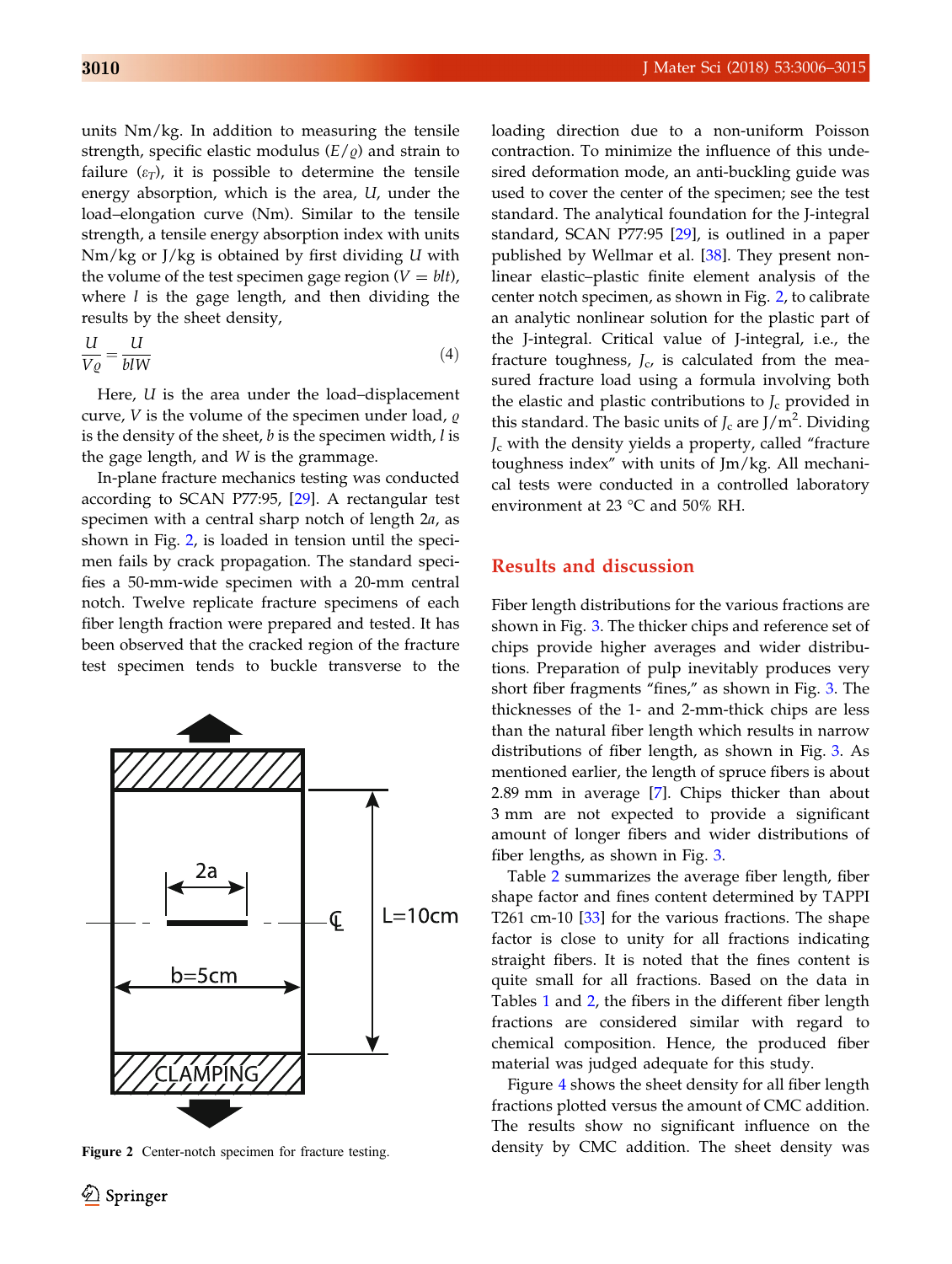<span id="page-5-0"></span>



Table 2 Data for the different

| <b>Table 2</b> Data for the different |                    |                  |              |                  |  |
|---------------------------------------|--------------------|------------------|--------------|------------------|--|
| fiber length fractions                | Chip thickness, mm | Fiber length, mm | Shape factor | Fines content, % |  |
|                                       |                    | 0.87             | 0.88         | 5.0              |  |
|                                       |                    | 1.33             | 0.89         | 3.5              |  |
|                                       |                    | 1.73             | 0.90         | 3.1              |  |
|                                       | 4                  | 2.02             | 0.91         | 2.8              |  |
|                                       |                    | 2.06             | 0.92         | 1.6              |  |
|                                       | $2-8$ (Reference)  | 2.55             | 0.86         | 2.5              |  |
|                                       |                    |                  |              |                  |  |

The length is the weighted arithmetical mean



Figure 4 Sheet density versus CMC content for different fiber lengths. Results are shown for two wet pressing levels.

about 650 kg/ $m<sup>3</sup>$  for low wet pressing and close to 800 kg/ $m<sup>3</sup>$  for high wet pressing. The main objective of this investigation is to examine the effects of fiber

length and fiber–fiber bond strength on tensile strength and toughness properties of paper. Such properties depend on porosity which is indicated by the sheet density. A common method to compensate for this factor is to divide the stiffness, strength and toughness by the sheet density to obtain ''specific'' properties. Still, also the specific properties depend on sheet density. To account for the difference in density due to wet pressing conditions, as shown in Fig. 4, it was decided to reference the results (specific modulus, specific strength and specific toughness) to a reference, intermediate density of 700 kg/m<sup>3</sup>. The specific stiffness, strength and toughness for this reference density were obtained by linear interpolation of the results for low and high wet pressing. Such a procedure is considered reasonable due to the small difference in density for the two wet pressing conditions.

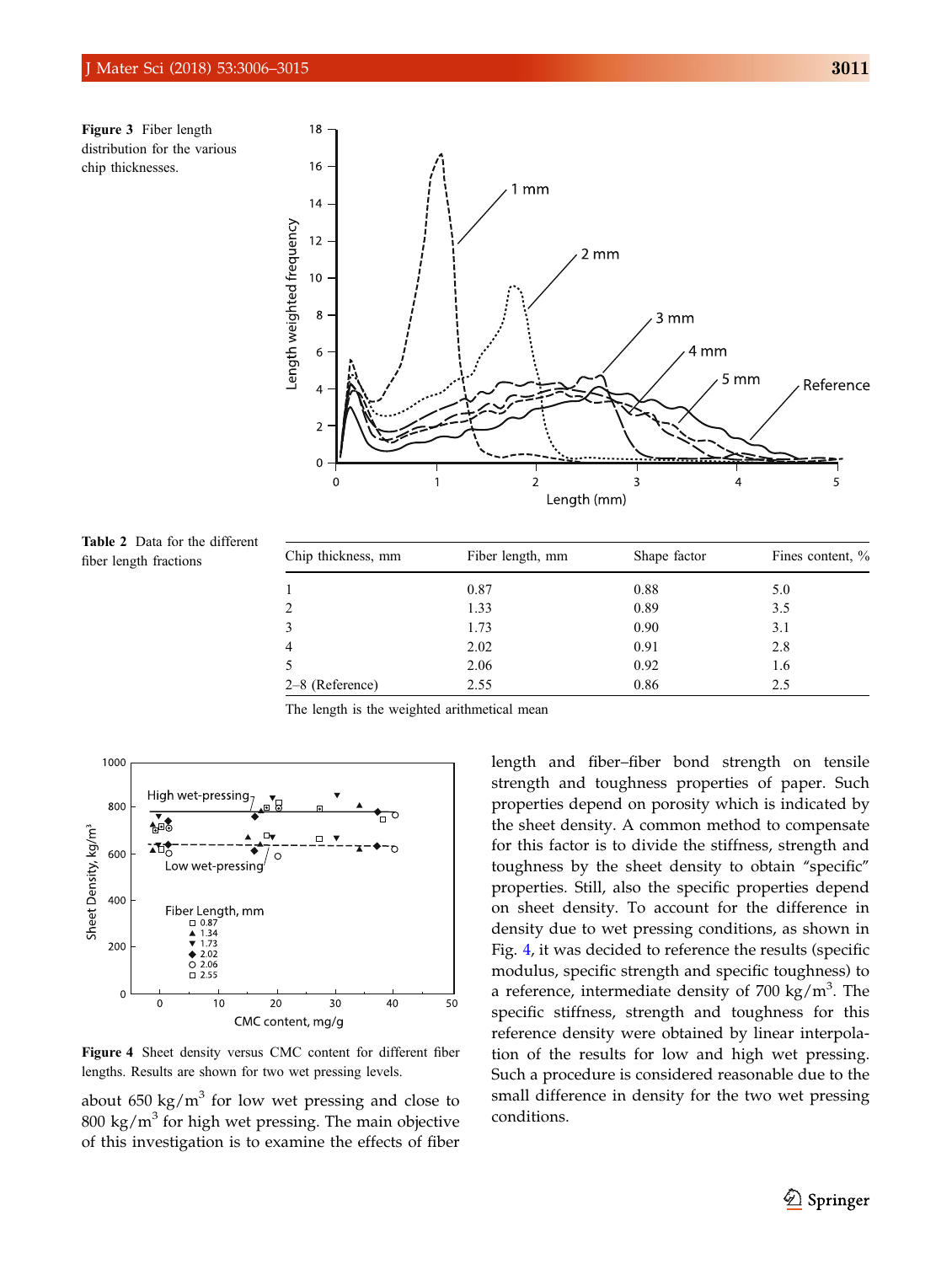<span id="page-6-0"></span>Z-directional tensile strength results for the untreated and CMC-treated papers pulps with fiber lengths of 0.87 and 2.55 mm are listed in Table 3. The scatter in strength ranged from 2 to 4%. The results for the other fiber length fractions are similar. CMC addition of 20 mg/g greatly improved the Z-strength compared to the untreated papers. CMC addition of 40 mg/g did not provide much additional improvement of strength.

The tensile stiffness is determined from the initial slope of the stress–strain curve in the elastic region. The controlling mechanisms for the elastic modulus of paper have been examined by Page et al. [\[21](#page-9-0)]. The starting point for such analysis is the theory of Cox [\[3](#page-8-0)]. He initially assumed that the strain in a sheet of paper is uniform so that the stress in each fiber may be calculated from the stress transformation equation, Timoshenko and Goodier [\[32](#page-9-0)]. Such analysis yields the specific sheet modulus, in terms of specific fiber modulus [\[3](#page-8-0)],

$$
\frac{E}{\varrho} = \frac{E_{\rm f}}{3\varrho_{\rm f}}\tag{5}
$$

where  $E_f$  and  $\varrho_f$  are the fiber modulus and fiber density. Page et al. [[20\]](#page-9-0) measured fiber modulus for softwood fibers and found values of about 45–55 GPa. With a fiber wall density of 1500 kg/m<sup>3</sup>, [\[24](#page-9-0)], Eq. (5) provides a sheet modulus in the range from 10 to 12 MNm/kg. Such high values may be realized for papers with well-bonded straight fibers pressed to high densities, but crimps and bends in fibers, and lack of bonding (RBA) tend to reduce the modulus. Cox [\[3](#page-8-0)] explained this deviation in terms of non-uniform strain in short fibers which justified the shear-lag concept.

The tensile stiffness index is plotted versus fiber length in Fig. 5. Scatter in the test data ranged from 3 to 5%. For the CMC-treated papers, the tensile stiffness does not depend on fiber length. The tensile stiffness index is about 7 MNm/kg, not far from the

Table 3 Z-directional tensile strength (MPa) for papers with 0.87-mm fibers and reference fraction

| $CMC$ , mg/g | $0.87$ mm        | Reference $(2.55 \text{ mm})$ |
|--------------|------------------|-------------------------------|
| $\theta$     | $0.30 \pm 0.001$ | $0.27 \pm 0.001$              |
| 20           | $1.00 \pm 0.04$  | $0.77 \pm 0.03$               |
| 40           | $1.10 \pm 0.04$  | $0.90 \pm 0.04$               |
|              |                  |                               |

Reference density =  $700 \text{ kg/m}^3$ 



Figure 5 Tensile stiffness index versus fiber length for different levels of CMC addition.

theoretical upper bound value discussed above, (10–12 MNm/kg). For the untreated papers, the specific modulus is much smaller, but shows an increasing trend with fiber length. This increase appears to be due to the shear-lag effect discussed by Page et al. [\[21](#page-9-0)]. As discussed in Introduction, the addition of CMC also disperses the fibers and improves the sheet formation [[35,](#page-9-0) [36\]](#page-9-0). Such effects are most likely causing the stiffness increase in the CMCtreated papers.

The tensile strength (tensile index) is plotted versus fiber length in Fig. 6. The scatter ranged from 4 to 5%. For the untreated specimens, the tensile strength increased (by 82%) over the range of fiber lengths



Figure 6 Tensile strength index versus fiber length for different levels of CMC addition. The curve for the untreated papers is a fit to the shear-lag model.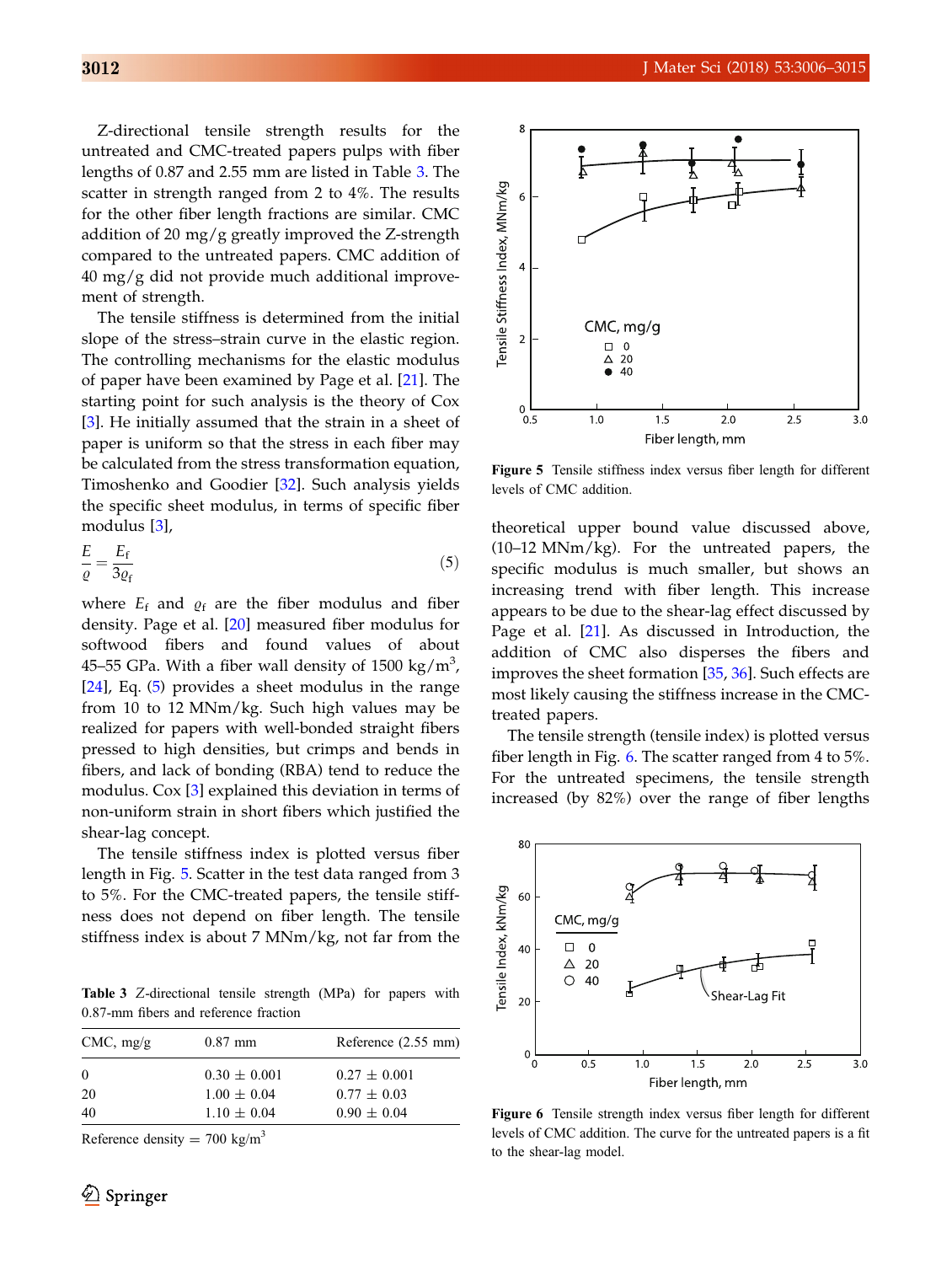examined. The addition of CMC increased the strength substantially for all fiber lengths, to a level independent of fiber length. The results for the untreated paper may be compared to shear-lag model predictions [[2](#page-8-0)]. For a paper with fibers longer than the critical length,  $l_c$ , this model predicts the tensile index

$$
T_s = T_0 \left( 1 - \frac{l_c}{2l} \right) \tag{6}
$$

where  $T_0$  is the tensile index for a paper with fibers so long that pull-out failure can be neglected, and l is the actual fiber length.

The shear-lag model, Eq. (6), was fitted to the data for the untreated papers in Fig. [6.](#page-6-0) A least squares fit provided:  $T_0 = 47$  kNm/kg, and  $l_c = 0.87$  mm. The fitted equation is indicated as the curve in Fig. [6](#page-6-0). Extrapolation of the results to infinite fiber length,  $l \rightarrow \infty$ , provides a strength of 47 kNm/kg, which is quite far below upper limit strength of the CMCtreated papers  $(T_0 \sim 70 \text{ kNm/kg})$ . Hence, even if infinitely long untreated fibers were hypothetically used, the strength of the untreated paper would fall below the asymptotic strength of the CMC-treated papers. As discussed earlier, CMC addition not only improves bond strength, but also helps to disperse the fibers and improve sheet formation, Yan et al. [\[35](#page-9-0), [36](#page-9-0)]. This could possibly explain the very large strength elevation due to CMC addition observed in Fig. [6.](#page-6-0)

The results for the tensile strain at break are shown in Fig. 7. The scatter range was from 3 to 5% of the mean strain to failure. Increasing fiber length results in larger strain to failure. Addition of CMC provides substantially higher failure strains for all fiber lengths. The strain to failure provides an indication of ductility of the material, and the results in Fig. 7 indicate that addition of CMC should provide tougher papers.

The tensile energy absorption is plotted versus fiber length in Fig. 8. The scatter was 6–8%. The trends of tensile energy absorption versus fiber length are similar to those for tensile strength (Fig. [6](#page-6-0)) and strain to failure (Fig. 7). For the untreated papers, the tensile energy absorption increases with fiber length, while the CMC-treated papers display a high level at all fiber lengths. The tensile energy absorption results for the untreated papers in Fig. 8 agree qualitatively with predictions from the shear-lag analysis of Kelly [\[13](#page-8-0)] pointing to frictional sliding



Figure 7 Strain at break versus fiber length for different levels of CMC addition.



Figure 8 Tensile energy absorption index versus fiber length for different levels of CMC addition.

work upon pull-out of debonded fibers as an energyabsorbing mechanism. For the CMC-treated papers, however, the results seem to indicate that fracture of fibers dominates the tensile energy absorption.

The fracture toughness for the untreated and CMCtreated papers is plotted versus fiber length in Fig. [9.](#page-8-0) The scatter in this property ranged from 6 to 8%. The fracture toughness increases strongly with fiber length for both the untreated and CMC-treated papers. This is in contrast to the results for the tensile energy absorption shown in Fig. 8, which shows a small dependence on fiber length for the CMC-treated paper. Notice though that fracture toughness characterizes the resistance to propagate a sharp

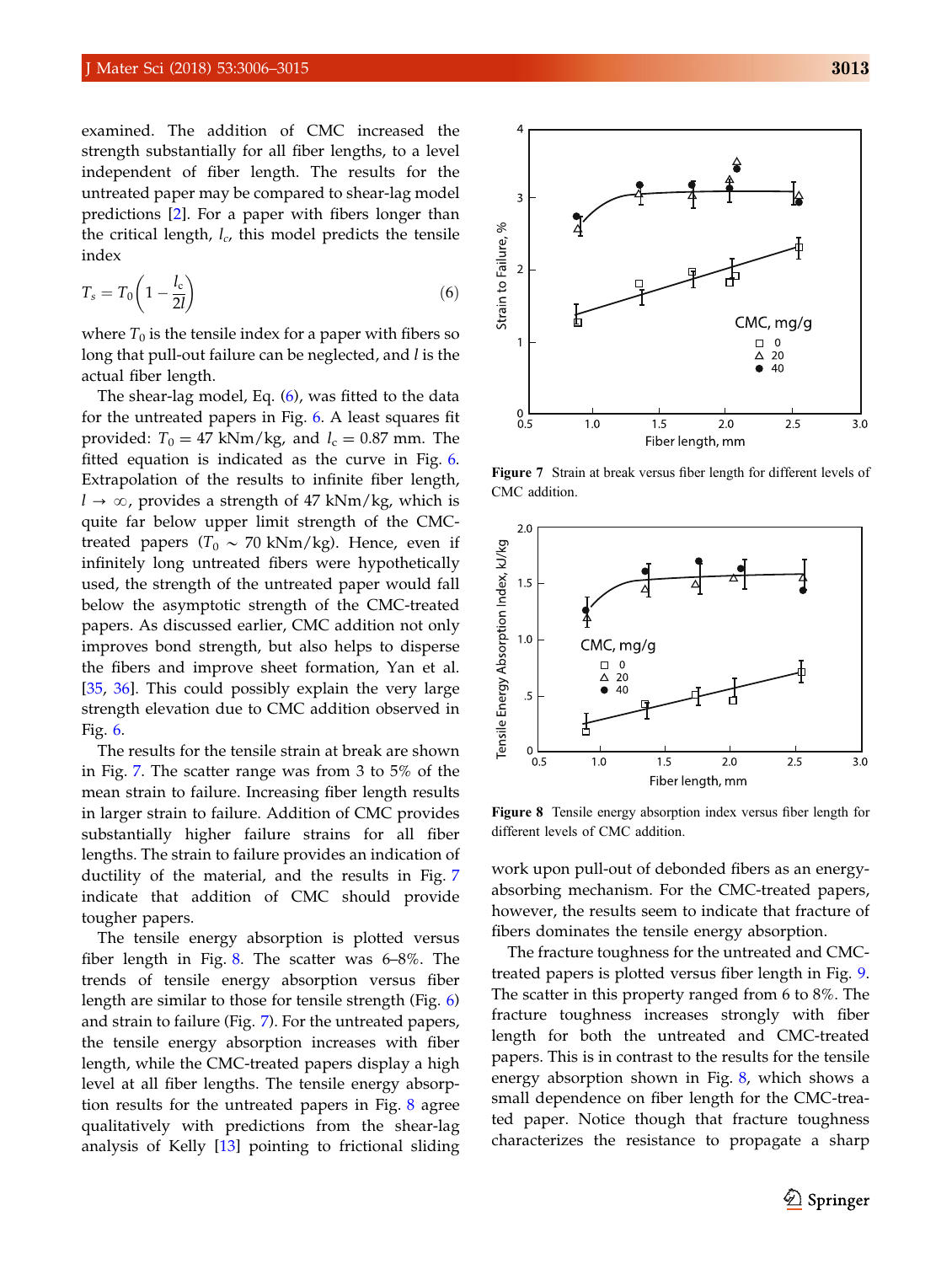<span id="page-8-0"></span>

Figure 9 Fracture toughness index versus fiber length for different levels of CMC addition.

crack, while the tensile energy absorption is determined from testing of a specimen without a crack. The results in Fig. 9 show that CMC addition is an extremely beneficial method to improve fracture toughness, especially for papers with short fibers, where the toughness is increased roughly by a factor four. The results also show that the results for 20 and 40 mg/g CMC addition are very similar, indicating  $20 \text{ mg/g}$  is sufficient. It is possible that smaller amounts of CMC addition would be sufficient.

# Conclusions

Fiber length and fiber-to-fiber bonding effects on tensile properties and fracture toughness of kraft paper have experimentally been investigated. The tensile strength and fracture work of papers with weak fiber–fiber bonds increased with fiber length consistent with the shear-lag model. CMC-treated papers with strong bonds displayed high strength and work of fracture independent of fiber length which indicates that the failure process is governed by fiber failures rather than bond failures, even at short fiber lengths. The fracture toughness, expressed as the critical value of the J-integral, increased strongly with fiber length for both untreated and CMC-treated papers. The results show that long fibers and CMC addition are extremely beneficial for improving the fracture toughness.

# Acknowledgements

T. Larsson, T. Lindström and C. Fellers are grateful for the financial support of companies participating in the Innventia cluster research programs. L.A Carlsson thanks BiMaC for support to make a visit at KTH possible. Discussions with Dr. Bo Westerlind of MiUn were helpful. Support by preparation of this manuscript by Luz Ramirez and Shawn Pennell is highly appreciated.

### References

- [1] Biermann CJ (ed) (1996) Handbook on pulp and papermaking, 2nd edn. Elsevier, Amsterdam
- [2] Carlsson LA, Lindstrom T (2005) A shear-lag approach to the tensile strength of paper. Compos Sci Technol 65:183–189
- [3] Cox HL (1952) The elasticity and strength of paper and other fibrous materials. Br J Appl Phys 3(3):72–79
- [4] de Ruvo A, Fellers C, Kolseth P (1986) Descriptive theories for the tensile strength of paper. In: Bristow JA, Kolseth P (eds) Paper structure and properties. Marcel-Dekker, New York, pp 267–279
- [5] Duker E, Lindström T (2008) On the mechanisms behind the ability of CMC to enhance paper strength. Nord Pulp Pap Res J 23(1):57–64
- [6] Ewalds HL, Wanhill RJH (1989) Fracture mechanics. Edward Arnold, London
- [7] Fengel D, Wegener G (1989) Wood chemistry, ultrastructure, reactions. deGruyter, Berlin
- [8] Ingmanson WL, Thode EF (1959) Factors contributing to the strength of a sheet of paper. Tappi J 42(1):83–93
- [9] Kallmes OJ, Perez M (1966) Consolidation of the paper web. Technical Section British Paper and Board Makers Association, London, pp 779–800
- [10] Kallmes OJ, Bernier G, Perez M (1977) A mechanistic theory of the load elongation properties of paper, Paper Tech Ind, vol 18, Part 1, No. 7, 222–228, Part 2, No. 8, 243–245, Part 3, No. 9, 283–285, Part 4, No. 10, p 328–331
- [11] Karlsson H, Fransson P-I, Mohlin U-B (1999) STFI Fiber-Master. In: 6th international conference on new available techniques, SPCI, Stockholm, Sweden
- [12] Kelly A, Tyson WR (1965) Tensile properties of fiber-reinforced metals: copper/tungsten and copper/molybdenum. J Mech Phys Solids 13:329–350
- [13] Kelly A (1970) Interface effects and the work of fracture of a fibrous composite. Proc R Soc Lond A319:95–116